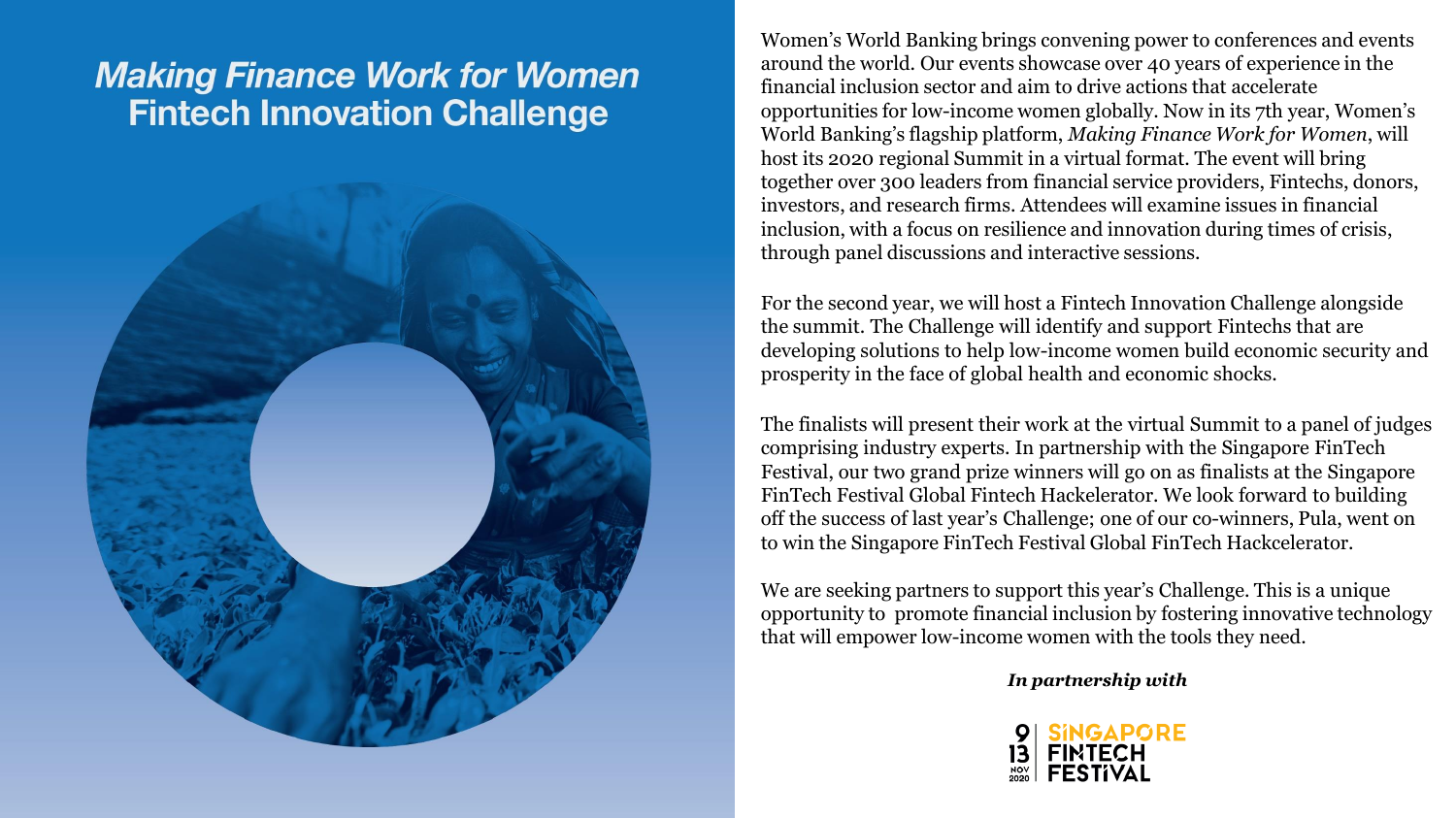# *REGIONAL SUMMIT* **NEW YORK 2018**



**125** Attendees **29** speakers

# of times Summit-related content was viewed

**200** Attendees **18** speakers

*GLOBAL MAKING FINANCE WORK FOR WOMEN SUMMITS* 

**BERLIN 2015 TANZANIA 2017**

**21.9K** Summit-related # of times content was

viewed

**300** Attendees **57** speakers **52** Network Members **50** countries represented by attendees

#### *Making Finance Work for Women* events showcase over 40 years of experience in the financial inclusion sector and aim to **drive actions** that **accelerate opportunities** for low-income women around the world.

*"Visa Foundation is proud to partner with Women's World Banking and to support their*  Making Finance Work for Women *Summit. The Summit is an especially important venue to discuss how partners can work together to support women entrepreneurs in emerging markets so that they are able to thrive economically."*

– *Graham Macmillan, President, Visa Foundation*



### **SINGAPORE 2019**

**350** Attendees

 $\overline{\phantom{0}}$ 

 $\overline{\phantom{a}}$ 

**74** speakers **50** Network Members **60** countries represented by attendees

CNBC was the official media partner for the event, conducting live interviews.

Our hashtag #MFWW2019 was trending on Twitter in Singapore area on 10/23. Summit-related content was viewed **37K** times.

The co-winner of our Fintech Innovation Challenge, Pula, went on to win the Singapore FinTech Festival Global FinTech Hackcelerator

## IN GOOD COMPANY - PAST SUMMIT PARTNERS

*The impact, reach, and flexibility of our sponsorship offerings have made us the partner of choice for over 50 organizations for years, including* 









**ExconMobil**